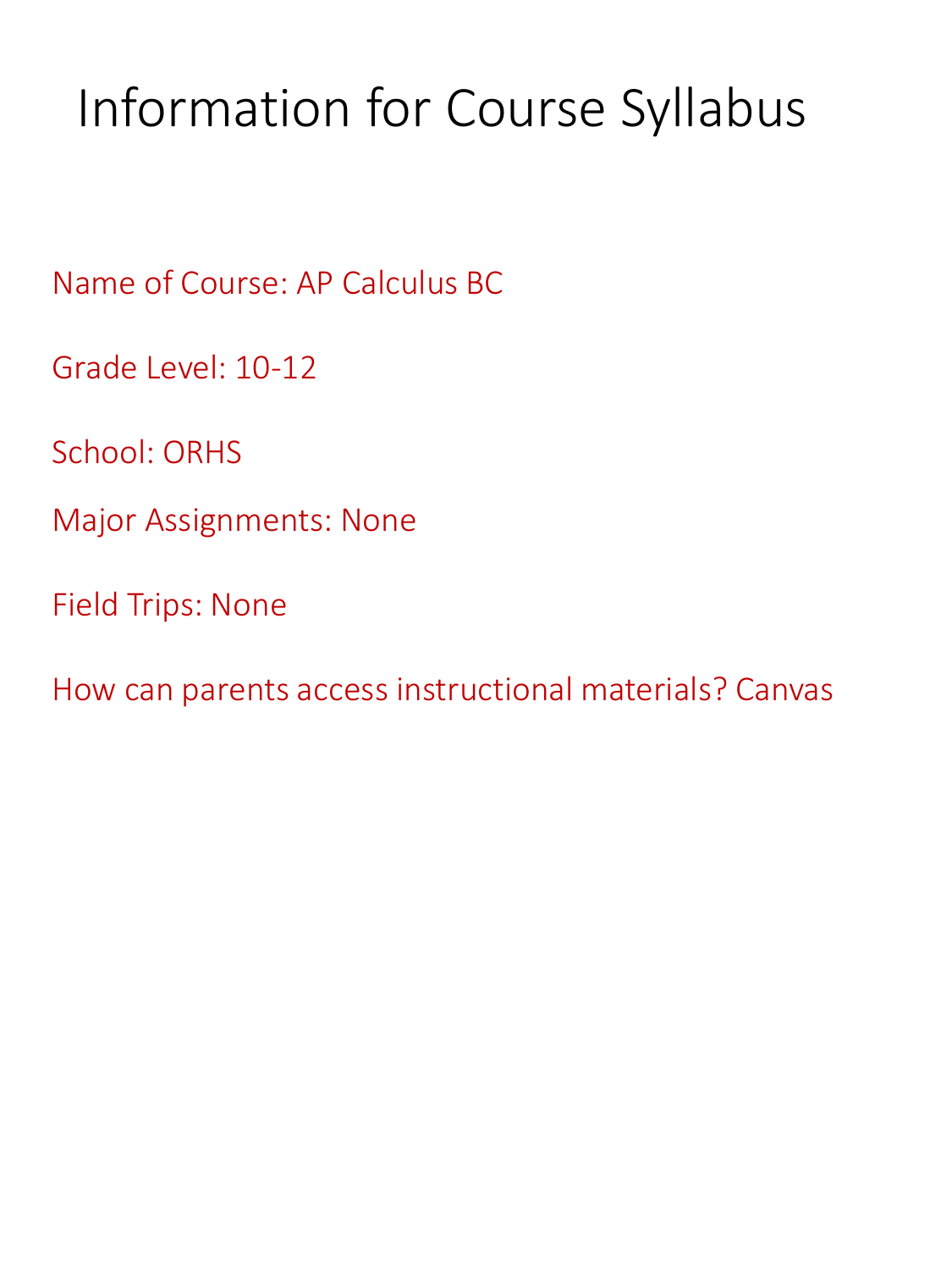# **Term 1**

|                          | Represent functions numerically, graphically, algebraically and verbally.                                                                                                             |
|--------------------------|---------------------------------------------------------------------------------------------------------------------------------------------------------------------------------------|
| Functional Analysis Unit | Classify and graph the elementary functions: power, root, polynomial, rational, algebraic,<br>and transcendental (exponential, logarithmic, trigonometric and inverse trigonometric). |
|                          | Transform functions by shifting, stretching and reflecting.                                                                                                                           |
|                          | Analyze the differences in graphs $f(x)$ , $f( x )$ , and $ f(x) $ .                                                                                                                  |
|                          | Define inverse functions and form function compositions.                                                                                                                              |
|                          | Analyze and graph planar curves including those given in parametric form, polar form and<br>vector form.                                                                              |

|                   | Calculate limits using algebra.                                                                                      |
|-------------------|----------------------------------------------------------------------------------------------------------------------|
| Continuity<br>and | Estimate limits from graphs or tables of data.                                                                       |
|                   | Determine asymptotic behavior graphically and by using infinite limits analysis.                                     |
|                   | Compare both relative magnitudes of functions and their rates of change.                                             |
| Limits            | Determine the continuity of a function at a point.                                                                   |
|                   | Apply graphical interpretations of continuity as in the Intermediate Value Theorem and<br>the Extreme Value Theorem. |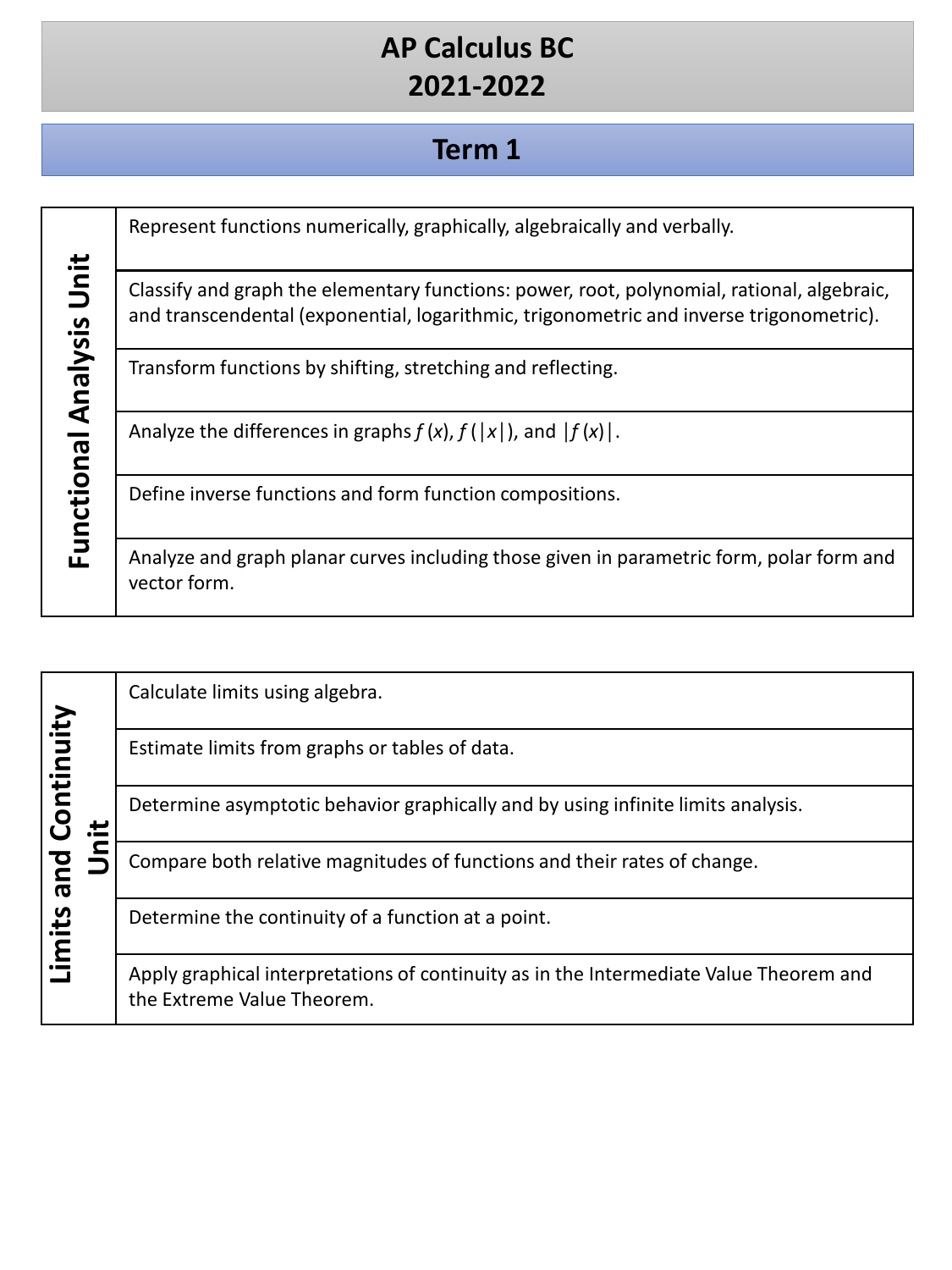### **Term 1**

Define the derivative as a limit of the difference quotient.

Interpret the derivative as an instantaneous rate of change.

Relate the concepts of differentiability and continuity.

Find the slope of a curve at a point and use it to write an equation of a tangent line if one exists.

Use the tangent line as a linear approximation and graphically extend the concept of differentiability to local linearity.

Approximate rate of change from graphs and data.

Connect concepts of average vs. instantaneous rates of change and interpret verbally.

Use differentiation rules for sums, products, quotients and compositions involving the elementary functions (power, exponential, logarithmic, trigonometric) of single variable calculus.

Differentiate implicitly defined functions.

**Differentiation Unit**

Differentiation Unit

Differentiate parametric, polar and vector functions.

| Applications<br>O<br>ത<br>ω<br>٩£ |        | Use $f'(x)$ and $f''(x)$ to analyze both the local and global behavior of the graph of $f(x)$ ,<br>including characteristics such as monotonicity, concavity, extrema and points of inflection. |
|-----------------------------------|--------|-------------------------------------------------------------------------------------------------------------------------------------------------------------------------------------------------|
|                                   |        | Find corresponding relationships among the graphs of $f(x)$ , $f'(x)$ , and $f''(x)$ .                                                                                                          |
|                                   | ゙゙゙゙゠゙ | Use the Mean Value Theorem and know its geometric consequences.                                                                                                                                 |
|                                   |        | Optimize, finding both absolute and relative extrema.                                                                                                                                           |
|                                   |        | Model rates of change, including related rates.                                                                                                                                                 |
|                                   |        | Use the derivative in the study of motion: speed, velocity and acceleration for elementary<br>functions and for planar curves which are given in parametric, polar or vector form.              |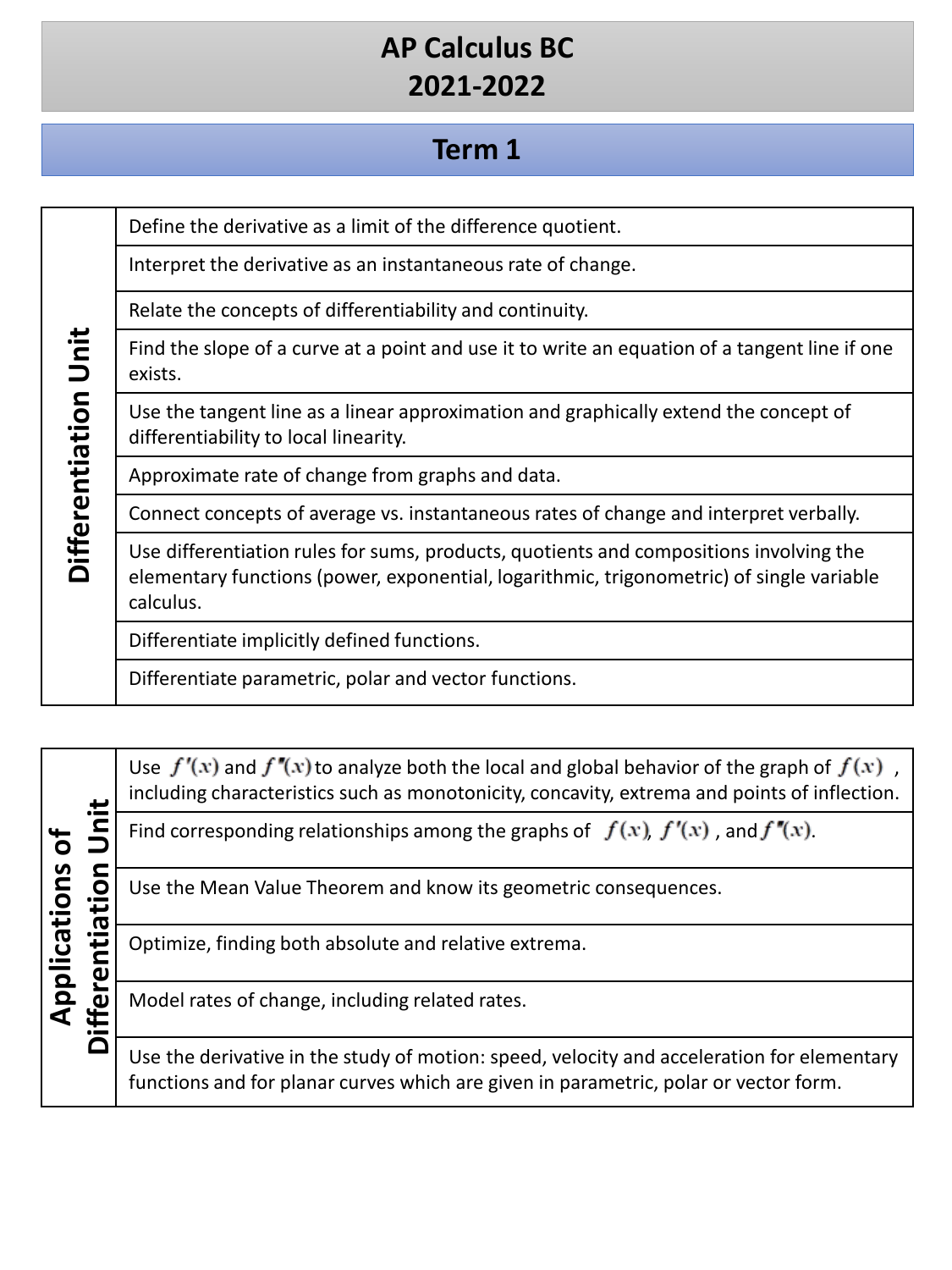### **Term 2**

Compute Riemann sums using left, right and midpoint evaluation points.

Investigate upper and lower Riemann sums.

Recognize the definite integral as a limit of Riemann sums over equal subdivisions.

Interpret the definite integral of the rate of change of a quantity over an interval as the change of the quantity over the interval.

Use basic properties of definite integrals.

Understand the basic premise of the Fundamental Theorem of Calculus, that is, integration is antidifferentiation.

Use the Fundamental Theorem of Calculus to evaluate definite integrals.

Connect both the concept of accumulation and the analytical features of the Fundamental Theorem of Calculus in interpreting the graphs of integral functions.

Find antiderivatives analytically including a substitution of variables technique including change of limits for definite integrals.

Use Riemann and trapezoidal sums to approximate definite integrals of functions represented algebraically, geometrically and by tables of values.

Antidifferentiate using integration by parts and partial fractions techniques.

# Integration Unit **Integration Unit**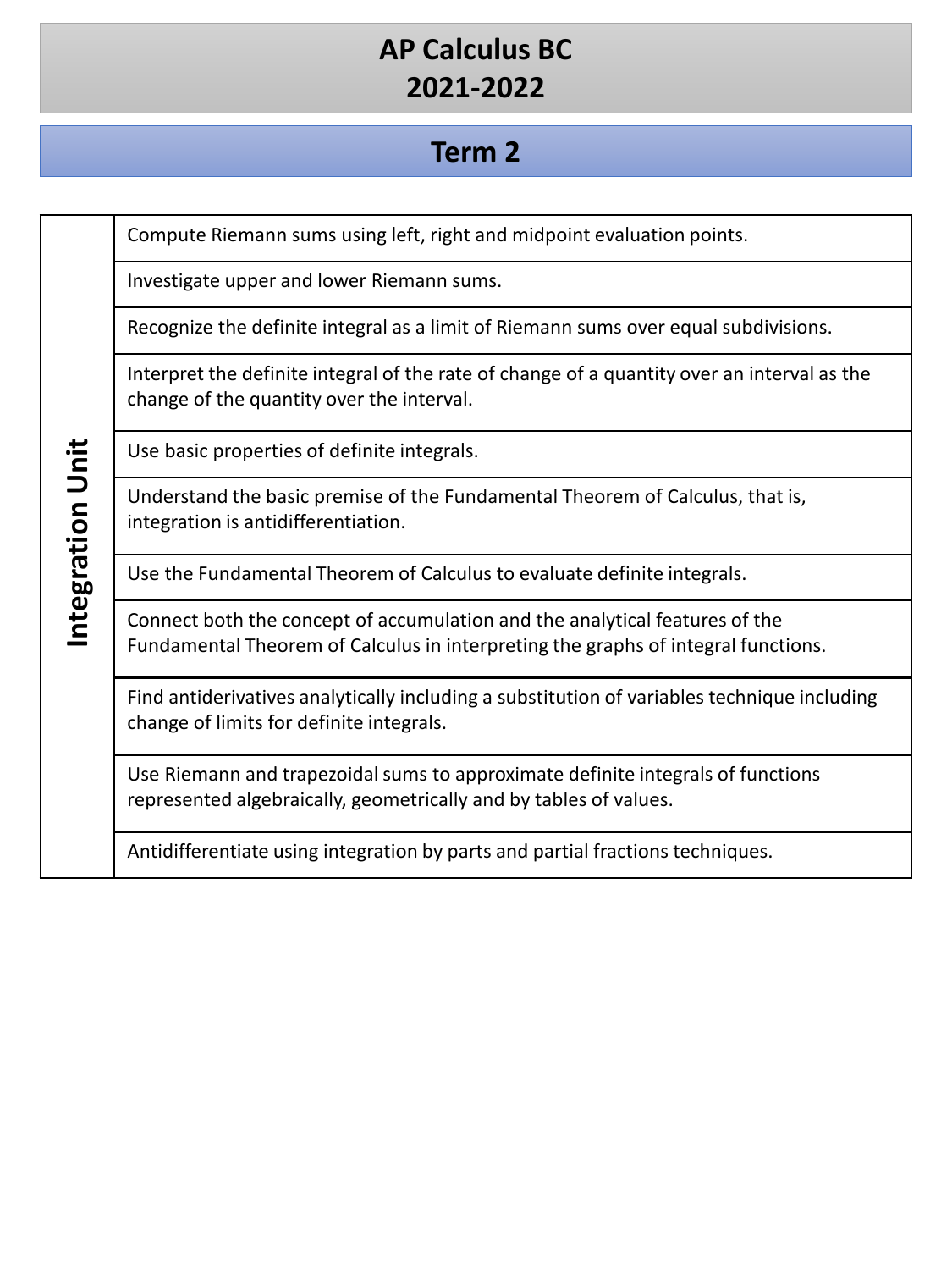### **Term 3**

| j                                             |
|-----------------------------------------------|
|                                               |
| $\frac{1}{2}$                                 |
|                                               |
|                                               |
| ֖֦֦֧֦֧֦֧֦֧֦֧֦֧֦֧֦֧֦֧֦֧֦֧֦֧֦֧֦֧֦֧֦֧֦֧֦֧֚֚֚֚֚֬֝ |
| Σ                                             |
| $\frac{d}{dt}$                                |
|                                               |
|                                               |
|                                               |
|                                               |
|                                               |
| $+$                                           |
| $\frac{c}{2}$                                 |
|                                               |
|                                               |
|                                               |
| i                                             |
|                                               |
|                                               |
| Ľ                                             |
|                                               |
|                                               |
|                                               |
|                                               |
|                                               |

Use integrals to model physical, social or economic situations.

Compute the area of a region.

Compute volumes of solids of revolution and volumes of solids with known cross sections.

Compute the distance traveled by a particle along a line.

Determine the average value of a function over an interval and understand the geometric interpretation of average value.

Use the integral of a rate of change to give accumulated change.

Use data and Riemann summing to approximate definite integrals.

Compute arc length (function or parametric).

Compute polar area.

| Equations<br>$\pm$<br>Differential I<br>Uni |                                                          | Write equations involving derivatives from verbal descriptions (and vice versa).                |
|---------------------------------------------|----------------------------------------------------------|-------------------------------------------------------------------------------------------------|
|                                             | Find specific antiderivatives using boundary conditions. |                                                                                                 |
|                                             |                                                          | Solve separable differential equations and use them in modeling, such as exponential<br>growth. |
|                                             |                                                          | Interpret differential equations geometrically via slope fields.                                |
|                                             |                                                          | Numerically approximate solutions to differential equations using Euler's Method.               |
|                                             |                                                          | Solve logistic differential equations and use them in modeling.                                 |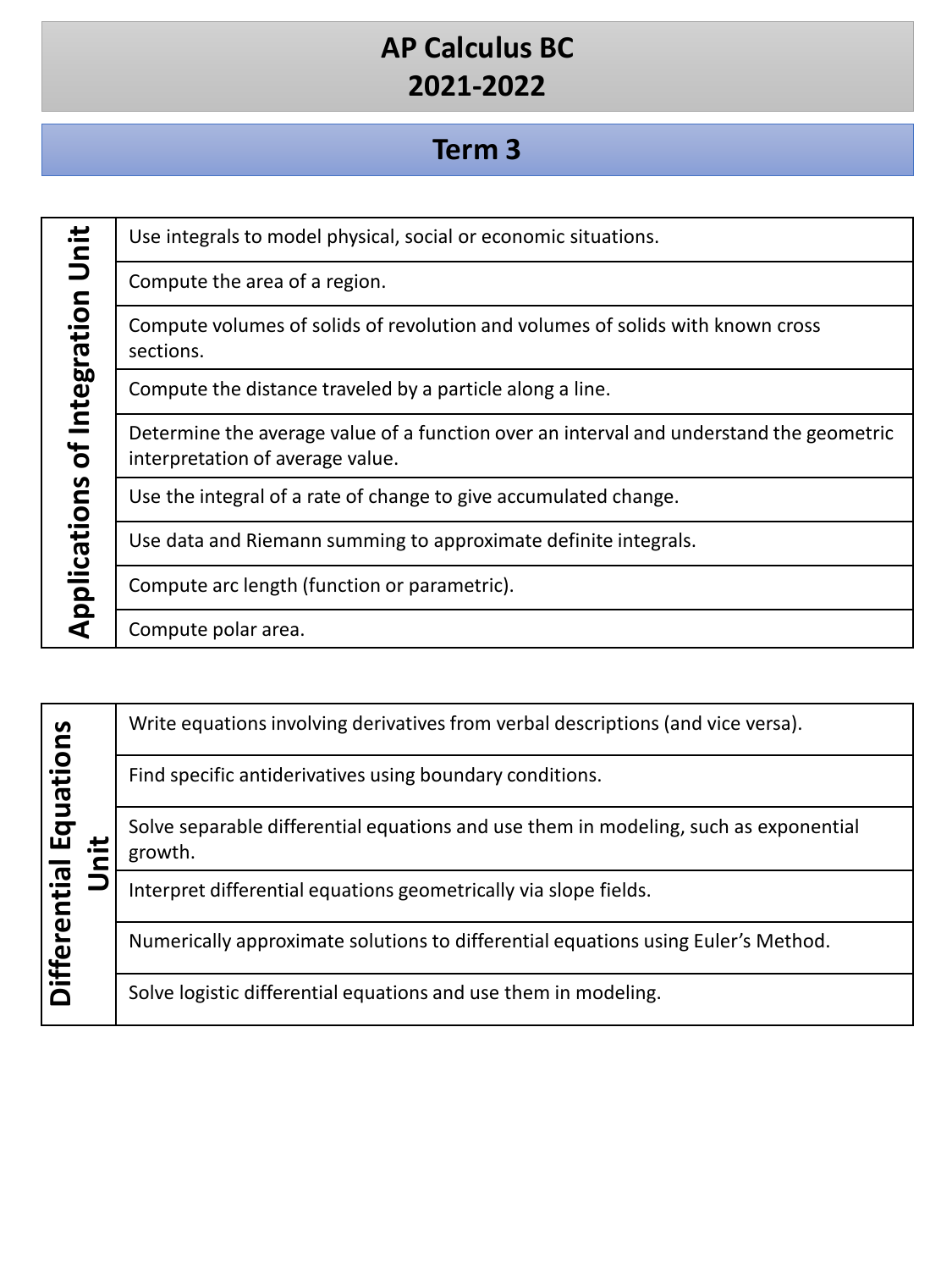### **Term 3**

Series and Polynomial Approximations Unit **Series and Polynomial Approximations Unit** Compute limits using L'Hospital's Rule.

Evaluate improper integrals (as limits of definite integrals).

Define a series as a sequence of partial sums.

Review geometric series and applications and the harmonic series.

Determine convergence or divergence of a series of constants using the Integral Test, p-Series Test, Ratio Test, Comparison Tests and the Alternating Series Test.

Interpret terms of a series as areas of rectangles and their relationship to improper integrals.

Determine error bound in the sum of an alternating series.

Write Taylor and Maclaurin Series for functions.

Understand and use graphical convergence of the Taylor and Maclaurin series.

Manipulate Taylor Series and use substitution, differentiation and antidifferentiation techniques to form new series from old series.

Find the radius and interval of convergence of power series.

Find the LaGrange error bound for Taylor polynomials.